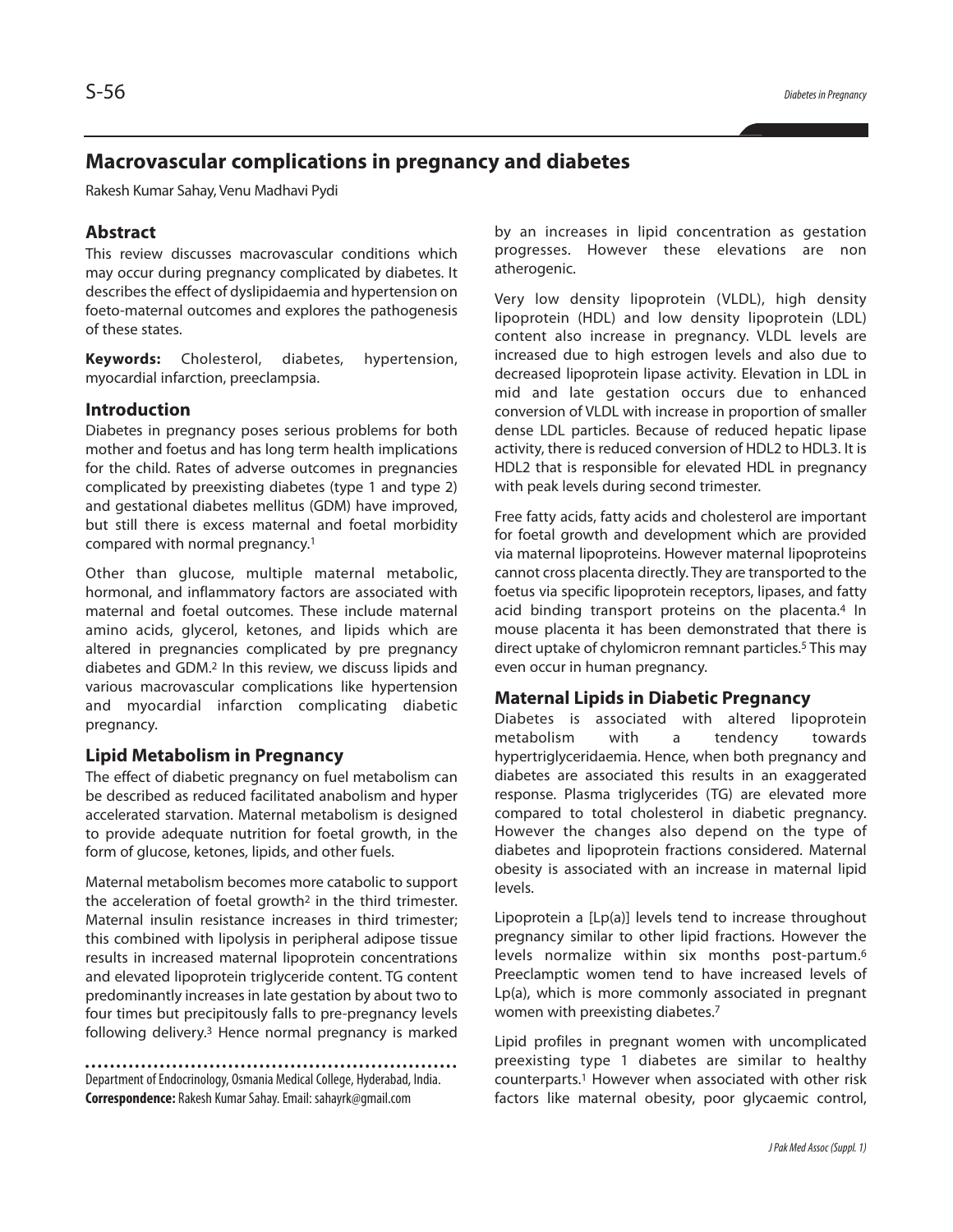preexisting metabolic syndrome, hypertension, preeclampsia and underlying renal disease there are more exaggerated elevations in TG levels in first trimester and lower HDL levels when compared to healthy counterparts. 8

TC, HDL-C, LDL-C and TG increase throughout gestation but the increase is not as significant as in those women without preexisting metabolic syndrome. <sup>8</sup> Women with normoglycaemia with type 1 diabetes (mean HbA1c= 6.1%) had lipoprotein levels comparable to women with uncomplicated pregnancy, but those with poor control (mean  $HbA1c = 8.3%$ ) at the time of delivery had higher triglycerides and VLDL and lower HDL3 levels without significant changes in LDL fractions.<sup>9</sup>

Women with type 1 diabetes with nephropathy showed a greater elevation in total cholesterol and LDL-C throughout gestation without much effect on TG levels. Women with type 1 diabetes who go on to develop preeclampsia later in pregnancy have higher LDL-C and cholesterol than women with type 1 diabetes who do not develop preeclampsia.

Women with preexisting type 2 diabetes have higher TG and lower HDL-C levels during the first trimester than in women with type 1 diabetes or GDM,<sup>10</sup> without any significant change in Lp(a) levels and LDL fractions when compared to normal gestation. <sup>11</sup> However data regarding lipid alterations in type 2 diabetes is scarce.

Maternal TG levels have been found to be increased throughout gestation in GDM. <sup>12</sup> Maternal cholesterol either increases or remains unchanged throughout gestation. <sup>12</sup> LDL-C concentrations were found to be reduced, though small dense LDL levels were noted to be increased. 13

## **Fetomaternal Outcomes and Dyslipidaemia Maternal Outcomes**

In various observational studies it has been found that both high and low maternal cholesterol have been associated with pre-eclampsia, <sup>14</sup> pre-term birth, GDM, 15 and larger for gestational age(LGA) infants. Elevated TG and low levels of HDL-C are associated with adverse pregnancy outcomes in a non-diabetic pregnancy. Diabetic pregnancy is associated with higher levels of TG when compared to normal pregnancy, hence they are at higher risk of complications and adverse outcome. Strict glycaemic control however will help in reducing adverse outcomes. Type 1 diabetic women with LDL-C elevation in early pregnancy later tend to develop pre-eclampsia. There are no studies examining the relationship between lipids and preeclampsia in women with type 2 diabetes. In GDM there was no association found between lipid profiles and pre-eclampsia. 16

#### **Fetal Outcomes**

Even with good glycaemic control, women with pre gestational diabetes and GDM have increased frequency of LGA than women with uncomplicated pregnancy.<sup>17</sup> Usually these infants have increased fat mass. <sup>18</sup> This trend has been associated with elevated maternal glucose levels and also maternal lipids. Elevated maternal TG and low HDL-C in the third trimester is associated with increased risk of LGA infants in women with preexisting diabetes. In GDM, maternal triglyceride levels measured post-oral glucose tolerance testing correlate with birth weight to the same extent as 1- and 2-h glucose measures. 19

### **Hypertension in Diabetic Pregnancy**

Pre-gestational diabetes is often associated with hypertensive disease of pregnancy. Women with pregestational diabetes have been shown to have a significantly higher risk of having a pregnancy complicated by hypertensive disease when compared to women with normal carbohydrate metabolism.

There is a spectrum of hypertensive disorders that can occur in pregnancy which includes:

- Chronic hypertension Elevations in blood pressure precede conception.
- Gestational hypertension Elevated blood pressure without proteinuria occurring during pregnancy.
- Preeclampsia new-onset gestational hypertension and proteinuria

 Eclampsia - preeclampsia associated with neurologic defects.

Pre-eclampsia occurs three to four times more frequently in women with pre gestational diabetes than with nondiabetic women. Associated diabetic nephropathy also contributes to hypertension in women with preexisting diabetes. In a Swedish study it was observed that 18.7 % of pregnant women with type 1 diabetes who did not have overt nephropathy developed hypertension which is far higher than the 5 % prevalence of hypertension in non-diabetic women. 20

### **Dyslipidaemia, Diabetes and Pre Eclampsia**

Several studies have identified pro-atherogenic patterns in lipid concentrations that precede clinical manifestations of preeclampsia. Preeclamptic women tend to have increased levels of Lp (a). These gestations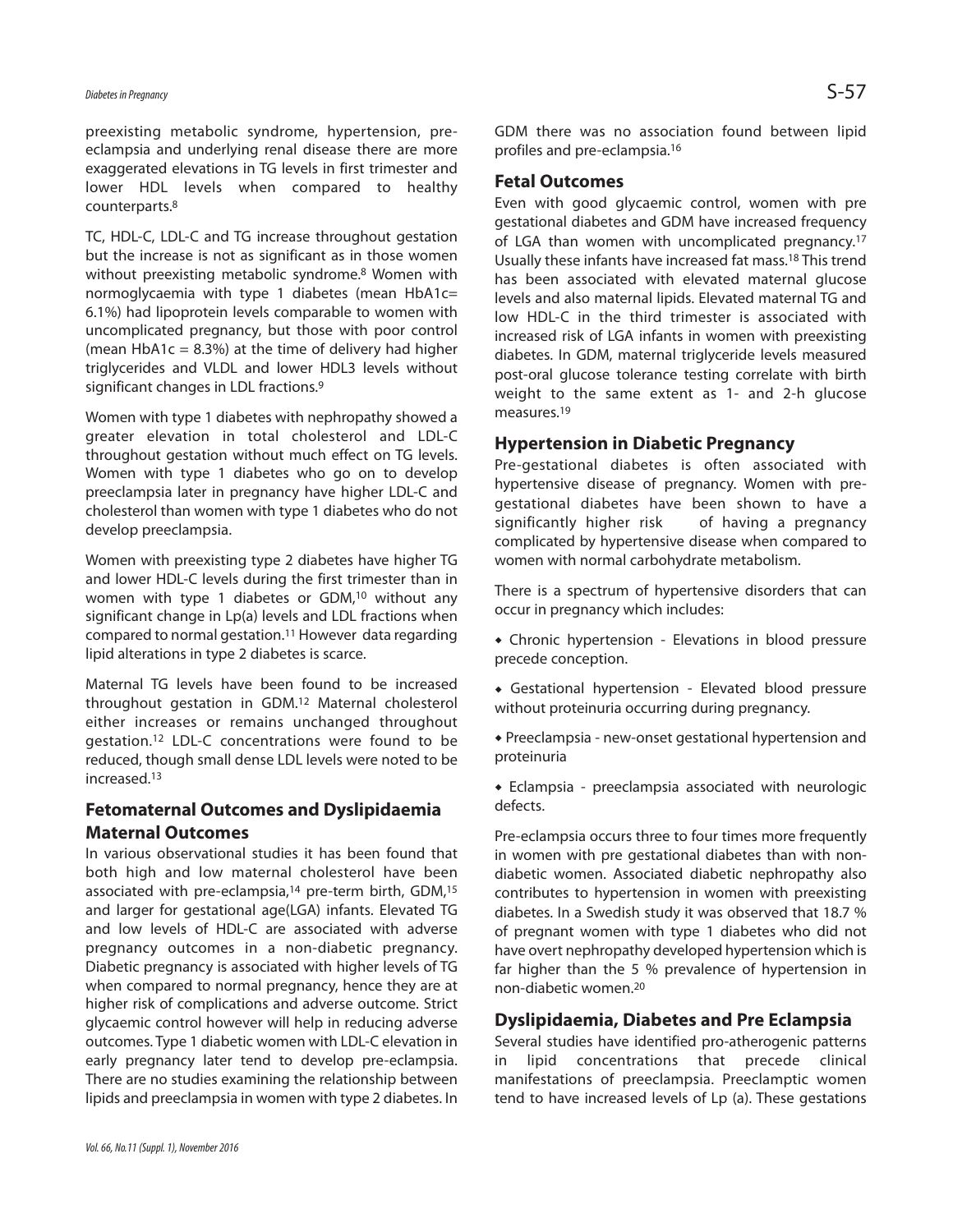are also marked by higher levels of TG, lower levels of HDL-C, and greater fractionation of small dense atherogenic LDL particles. Elevated LDL fractions with lower HDL-C levels appear to be more pronounced in women with gestational hypertension and diabetes, and preeclampsia. Women with type 1 diabetes who go on to develop preeclampsia later in pregnancy have higher LDL-C and cholesterol than women with type 1 diabetes who do not develop preeclampsia. 21

Furthermore, women who have higher concentrations of small dense LDL fractions during pregnancy tend to have increased risk of cardiovascular disease later in life. Dyslipidaemia, especially during mid-gestation, is associated with mild preeclampsia. Women with severe preeclampsia tend to have low LDL-C levels with less atherogenic profiles suggesting a different pathologic mechanism between mild and severe disease. Dyslipidaemia isimplicated in endothelial dysfunction, and hence, potentially in the pathogenesis of preeclampsia.

# **Pregnancy Related Changes in Cardiovascular Physiology**

Pregnancy causes profound cardiovascular changes that result in increasing stresses throughout the pregnancy especially for patients with preexisting heart disease. These changes lead to greater myocardial oxygen consumption because of the increase in cardiac output, left ventricular size, and increased oxygen consumption during physical exercise. In patients with coronary artery disease this increase may lead to inadequate oxygen supply to the myocardium. The fall in systemic vascular resistance that occurs in early pregnancy may shunt blood away from coronary arteries, which have been narrowed by atherosclerosis.

Whether pregnancy effects coronary artery blood flow or results in coronary artery vasodilatation is unknown. During labour additional demands are placed on the heart in as much as cardiac output can rise to an additional 50 percent above baseline values. With each contraction there is a 300 to 500 ml auto transfusion of blood into the central circulation with transient effects on stroke volume, cardiac output, arterial pressure, and heart rate. Immediately after delivery even greater fluxes to the cardiovascular system can occur. If only local anaesthesia is utilized, the cardiac output can peak at 80 percent above pre labor values. Finally, acute blood loss at delivery may cause hypotension with resultant decrease in coronary artery perfusion.

## **Myocardial Infarction in Diabetic Pregnancy**

Coronary heart disease and myocardial infarction are

uncommon complications during pregnancy. Preexisting diabetes, metabolic syndrome, obesity, pre-eclampsia further increase the risk of acute coronary events complicating pregnancy. Symptomatic coronary artery disease in women with pregestational diabetes mellitus is most commonly seen in those with long standing disease, nephropathy and hypertension.

Women with type 1 diabetes have a much greater risk of serious coronary heart disease, but few cases of myocardial infarctions occurring during pregnancy have been reported. Women with type 1 diabetes have an increased risk of coronary artery disease and seem to lose the protective effect of estrogen that limits the incidence of coronary artery disease in women without diabetes. The experience at the Joslin Clinic has suggested that, in patients with type 1 diabetes, arterial age equals chronologic age plus the number of years of diabetes. Thus, the risk of a 30 year old women with type 1 diabetes for 20 years might approximate that of a 50 year old individual. 22

The reported maternal mortality in diabetic women with myocardial infarctions during pregnancy seems to be higher than in the nondiabetic patient, but comparisons are difficult given the small number of patients. Of the 10 patients reported, maternal mortality was 50 percent and foetal loss 60 percent. The amount of cardiac function remaining after infarction appears to be a major determinant of pregnancy outcome. 23

## **Conclusion**

The present article highlights the importance of assessing cardiovascular risk factors such as dyslipidaemia and hypertension in patients with diabetes during pregnancy, since the presence of these factors indicate a higher risk for pre-eclampsia, adverse maternal and foetal outcomes rarely, acute coronary events. Timely intervention and therapeutic measures may prevent the maternal and foetal complications.

### **References**

- 1. Barrett HL, Marloes DN, McIntyre HD, Callaway LK. Normalizing metabolism in diabetic pregnancy: is it time to target lipids? Diabetes Care 2014; 37:1484-93.
- 2. Herrera E, Ortega-Senovilla H. Disturbances in lipid metabolism in diabetic pregnancy - Are these the cause of the problem? Best Pract Res Clin Endocrinol Metab 2010; 24:515-25.
- 3. Mukherjee, M. American college of cardiology; 2014 May 19[cited 2016 march 29].available from http://www.acc.org/latestincardiology/articles/2014/07/18/16/08 /dyslipidemiainpregnancy
- 4. Desoye G, Gauster M, Wadsack C. Placental transport in pregnancy pathologies. Am J Clin Nutr 2011; 94(Suppl):1896S-1902S.
- 5. Rebholz SL, Burke KT, Yang Q, Tso P, Woollett LA. Dietary fat impacts fetal growth and metabolism: uptake of chylomicron